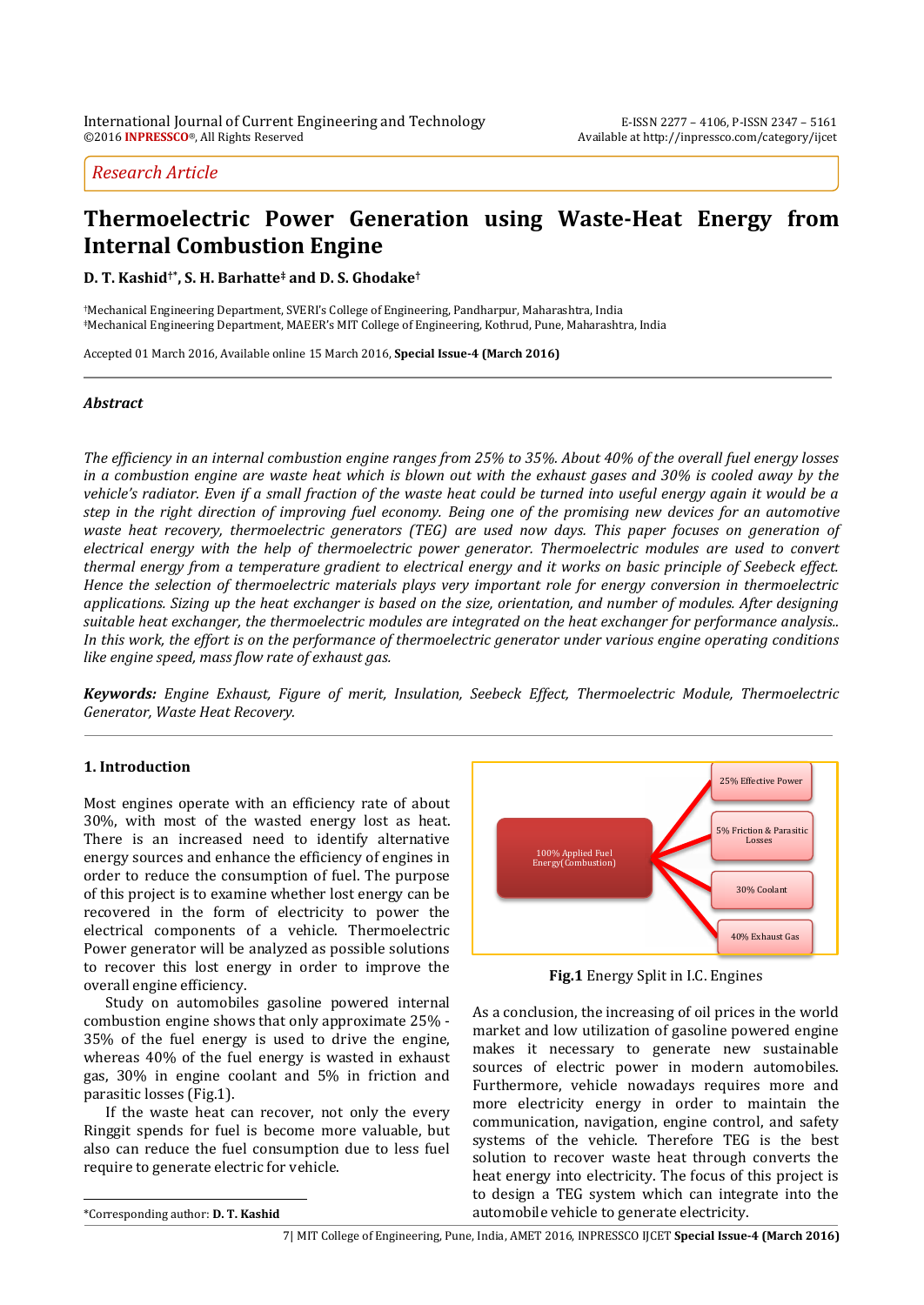#### *1.1 Thermoelectric Power Generator*

The basic theory and operation of thermoelectric based systems have been developed for many years. Thermoelectric power generation is based on a phenomenon called "Seebeck effect" discovered by Thomas Seebeck in 1821. When a temperature difference is established between the hot and cold junctions of two dissimilar materials (metals or semiconductors) a voltage is generated, i.e., Seebeck voltage. In fact, this phenomenon is applied to thermocouples that are extensively used for temperature measurements. Based on this Seebeck effect, thermoelectric devices can act as electrical power generators.

 Fig.2 (Basel *et al*, 2009) shows a schematic diagram illustrating components and arrangement of a conventional thermoelectric power generator. As shown in figure, it is composed of two ceramic plates (substrates) that serve as a foundation, providing mechanical integrity, and electrical insulation for ntype (heavily doped to create excess electrons) and ptype (heavily doped to create excess holes) semiconductor thermoelements. In thermoelectric materials, electrons and holes operate as both charge carriers and energy carriers. The ceramic plates are commonly made from alumina  $(Al_2O_3)$ , but when large lateral heat transfer is required, materials with higher thermal conductivity (e.g. beryllium and aluminum nitride) are desired. The semiconductor thermoelements (e.g. silicon-germanium SiGe, leadtelluride PbTe based alloys) that are sandwiched between the ceramic plates are connected thermally in parallel and electrically in series to form a thermoelectric device (module). More than one pair of semiconductors are normally assembled together to form a thermoelectric module and within the module a pair of thermoelements is called a thermocouple. The junctions connecting the thermoelements between the hot and cold plates are interconnected using highly conducting metal (e.g. copper) strips.

The potential of a material for thermoelectric applications is determined in large part to a measure of the material's dimensionless figure of merit (ZT). Semiconductors have been primarily the materials of choice for thermoelectric applications. There are challenges in choosing suitable materials with sufficiently higher ZT for the applications.





#### *1.2 Figure of merit*

The performance of thermoelectric materials can be expressed as

$$
Z = \frac{\alpha^2}{kR}
$$
 (1)

Z is the thermoelectric material figure-of-merit,  $\alpha$  is the Seebeck coefficient given by,

$$
\alpha = \frac{\Delta V}{\Delta T} \tag{2}
$$

R is the electric resistivity (inverse of electric conductivity) and k is the total thermal conductivity.

The figure of merit depends on the properties of thermoelectric material used. A high value of Z is obtained by using materials of large seebeck coefficient, small thermal conductivity and small electrical resistivity. This figure-of-merit may be made dimensionless by multiplying by  $\overline{T}$  (average absolute temperature of hot and cold plates of the thermoelectric module, K),

i.e.

$$
Z\overline{T} = \frac{\alpha^2 \overline{T}}{kR}
$$
 (3)

$$
\overline{T} = \frac{T_H + T_L}{2} \tag{4}
$$

The term  $\frac{\alpha^2}{\ln n}$  $\frac{a}{kR}$  is referred to as the electrical power factor. In general, a thermoelectric power generator exhibits low efficiency due to the relatively small dimensionless figure-of-merit  $(Z\overline{T} \leq 1)$  of currently available thermoelectric materials. The conversion efficiency of a thermoelectric power generator defined as the ratio of power delivered to the heat input at the hot junction of the thermoelectric device, is given by,

$$
n = \frac{W_e}{Q_H} \tag{5}
$$

The maximum conversion efficiency of an irreversible thermoelectric power generator can be estimated using,

$$
n_{\text{ideal}} = \left(1 - \frac{T_{\text{L}}}{T_{\text{H}}}\right) \left| \frac{M - 1}{M + \frac{T_{\text{L}}}{T_{\text{H}}}} \right| \tag{6}
$$

Where,

$$
M = \left[1 + \frac{z}{2}(T_H + T_L)\right]^{1/2}
$$
 (7)

The value of the figure-of-merit is usually proportional to the conversion efficiency. The dimensionless term  $Z\overline{T}$  is therefore a very convenient figure for comparing the potential conversion efficiency of modules using different thermoelectric materials.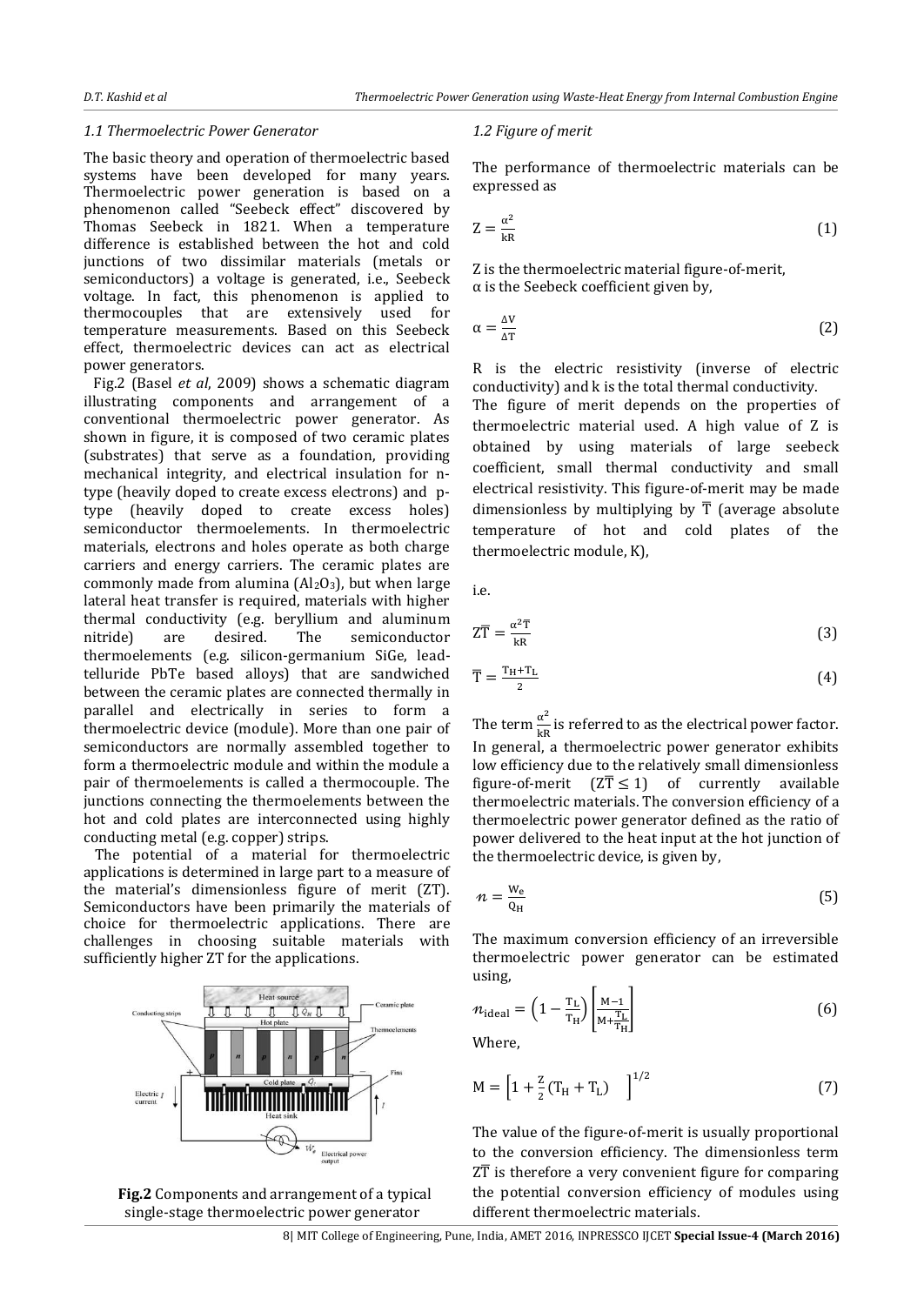## **2. Design of Thermoelectric Power Generation System**

#### *2.1 Selection of Suitable Thermoelectric Material*

Among the vast number of materials known to date, only a relatively few are identified as thermoelectric materials. Thermoelectric materials can be categorized into established (conventional) and new (novel) materials. Today's most thermoelectric materials, such as Bismuth Telluride ( $Bi<sub>2</sub>Te<sub>3</sub>$ )-based alloys and PbTebased alloys, have a  $Z\overline{T}$  value of around unity (at room temperature for  $Bi<sub>2</sub>Te<sub>3</sub>$  and 500-700K for PbTe). However, at a  $Z\overline{T}$  of 2-3 range, thermoelectric power generators would become competitive with other power generation systems. The figure-of merit of a number of thermoelectric materials together with potential power generating applications relevant to waste heat energy is shown in Fig.3 (Basel *et al*, 2009). Effective thermoelectric materials should have a low thermal conductivity but a high electrical conductivity.

 A large amount of research in thermoelectric materials has focused on increasing the Seebeck coefficient and reducing the thermal conductivity, especially by manipulating the nanostructure of the thermoelectric materials. Because the thermal and electrical conductivity correlate with the charge carriers, new means must be introduced in order to conciliate the contradiction between high electrical conductivity and low thermal Conductivity.





Thermoelectric materials (those which are employed in commercial applications) can be conveniently divided into three groupings based on the temperature range of operation, as shown in table 1. Although the above mentioned materials still remain the cornerstone for commercial and practical applications in thermoelectric power generation, significant advances have been made in synthesising new materials and fabricating material structures with improved thermoelectric performance. However the proportion of heat supplied that is converted into electrical energy is only about 5% to 7%. Efforts have focused primarily on improving the material's figureof-merit, and hence the conversion efficiency.

| <b>Table 1</b> Temperature range for thermoelectric<br>materials |                         |  |  |  |
|------------------------------------------------------------------|-------------------------|--|--|--|
| Temperature range                                                | Thermoelectric material |  |  |  |

| up to around 450K. | Alloys based on Bismuth (Bi) in<br>combinations with Antimony (Sn),<br>Tellurium (Te) or Selenium (Se) |
|--------------------|--------------------------------------------------------------------------------------------------------|
| up to around 850K  | based on alloys of Lead (Pb)                                                                           |
| up to 1300K.       | SiGe alloys                                                                                            |

*2.1.1 Performance analysis of selected thermoelectric material* 

Bismuth Telluride (Bi<sub>2</sub>Te<sub>3</sub>)

The maximum value of figure of merit,  $Z_{\text{max}} = 3 \times 10^{-3} K^{-1}$ The optimum value of the resistance ratio,  $M = \left[1 + \frac{z}{2}(T_H + T_L)\right]^1$ Where,  $T_H$  = temperature of the source (K)  $T_L$  = temperature of the sink (K)  $T_H = 400 \text{ K}$   $T_L = 315 \text{ K}$ By putting above values in equation,  $M = \left[1 + \frac{3 \times 10^{-3}}{2} (400 + 315)\right]^{1/2}$ 

We get, M= 1.4396

We know that, the maximum or ideal thermal efficiency of a thermoelectric convertor is given by,

$$
n_{\text{th max}} = \left(1 - \frac{\text{T}_{\text{L}}}{\text{T}_{\text{H}}}\right) \left[\frac{\text{M} - 1}{\text{M} + \frac{\text{T}_{\text{L}}}{\text{T}_{\text{H}}}}\right]
$$

By putting above values in given equation,

$$
n_{\text{th max}} = \left(1 - \frac{315}{400}\right) \left[ \frac{1.4396 - 1}{1.4396 + \frac{315}{400}} \right]
$$

We get, maximum thermal efficiency is  $n_{\text{th max}}$  = 0.083130 = 8.313%

Bi-Te is one of the easy available materials with highest value of α, low cost. Also the position of TEG system is just behind the catalyst converter. All the TEGs designed to be mounted in this position are based on bismuth telluride alloys. It minimizes the amount of heat transfer surface required. This decreases the pressure drop across the generator and results in a lower back pressure. Hence we have selected Bismuth Telluride as TEG material.

#### *2.2 Design of Hot Side Heat Exchanger*

The overall heat exchanger model is in need of an increase in heat transfer effectiveness. To enable more heat to be channeled into the thermoelectric modules, finned heat exchangers are needed. The increase in surface area increases convection which in turn increases the heat transferred to or from the fluid depending on which side of the heat exchanger the fins are on. An appropriately selected material with high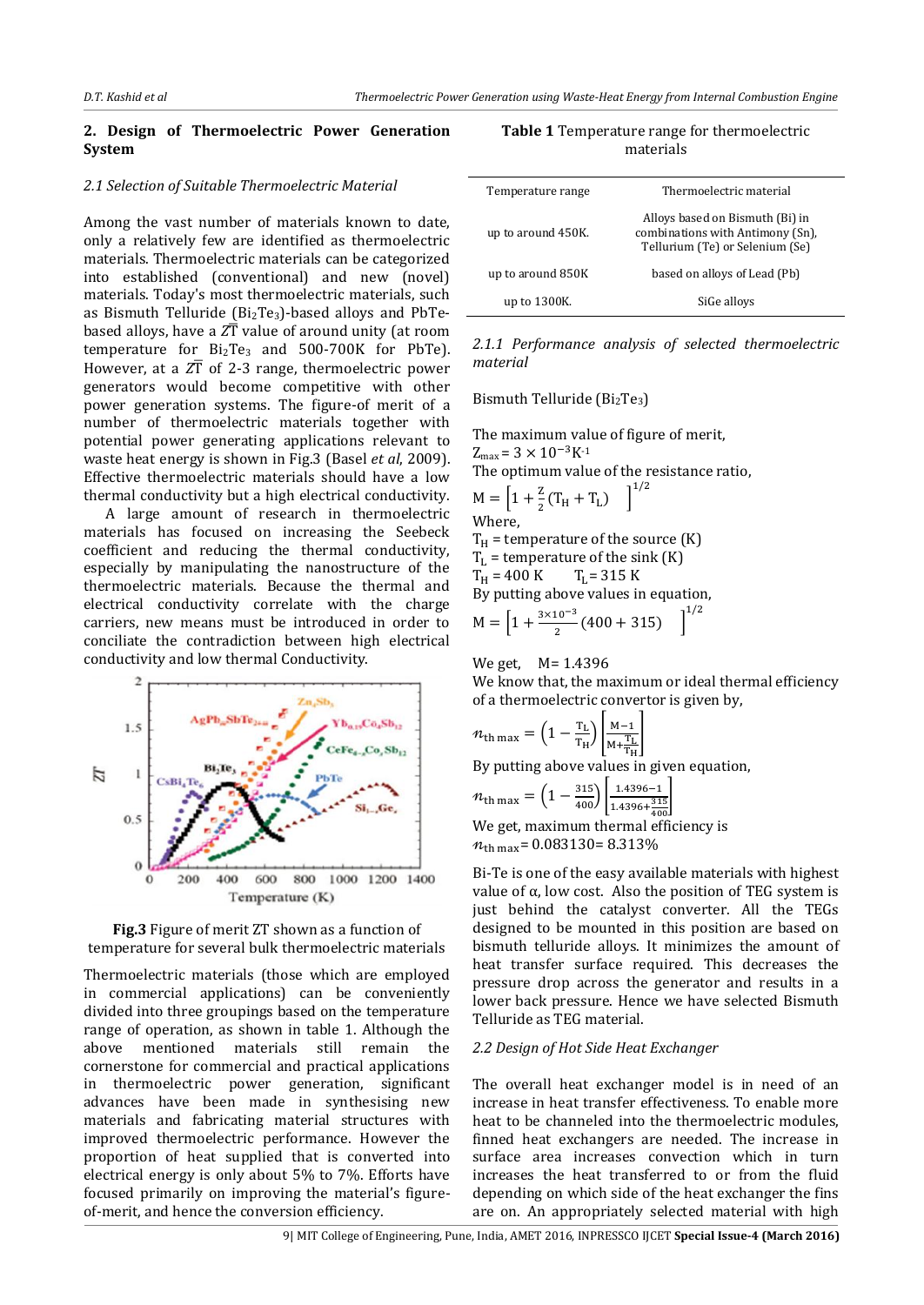thermal conductivity is needed to maintain an effective level of conduction. When more heat is transferred to the TEG more power is removed from the system and thus, generated by the heat exchanger.

Many fin options are available and selection of a configuration is dependent on several reasons. The overall intent of the finned heat exchangers is to increase surface area which will increase heat transfer. However, the increase in surface area will increase the pressure drop of the flow of fluid passing over the heat exchangers. This substitution needs to be balanced as part of the design of the fin assemblies. The design also needs to reflect material and manufacturing costs. Before the extended surfaces can be modelled, the size of the heat exchanger unit must be determined.

Sizing up the heat exchanger is based on the size, orientation, and number of modules. Instead of finding the whole heat exchanger size, the size of an individual zone is to be found and then extended to represent the entire heat exchanger. First, the length and width of all the modules combined within a zone is to be determined. Because the modules are assumed to be square as they often are, length and width differ by the number of modules defined by flow orientation.  $N_{mod,par}$ (no. of modules in parallel) and  $N_{\text{mod,ser}}$  (no. of modules in series)exist to help in developing the orientation of the modules in a zone.  $W_{\text{modzone}}$  is the width of all the modules in a zone if they were side by side. L<sub>mod,zone</sub> is the length of all of the modules in a zone if they were directly adjacent to each other.

Module size: 40 x 40 x 3.4 mm

 $L_{\text{mod}, \text{zone}} = W_{\text{mod}} \times N_{\text{mod}, \text{ser}}$  $L_{\text{mod,zone}} = 40 \times 2 = 80 \text{ mm}$  $W_{\text{mod}, \text{zone}} = W_{\text{mod}} \times N_{\text{mod}, \text{par}}$  $W_{\text{mod}, \text{zone}} = 40 \times 1 = 40 \text{ mm}$ 

These parameters can be used to develop two more equations and important values.  $A_{\text{modzone}}$  is the surface area of all the modules in the zone and  $β_{lw}$  is the ratio of the length of all the modules in the zone to the width of all the modules in the zone. These two parameters, in addition to a user input, can now be used to determine the dimensions of the zone. It is required that the user define the ratio of the total zone surface area to  $A_{\text{mod zone}}$ 

A  $A_{\text{mod,zone}} = 80 \times 40 = 3200 \text{ mm}^2$  $\beta_{\text{lw}} = \frac{L}{W}$  $\frac{\text{L}_{\text{mod},\text{zone}}}{\text{W}_{\text{mod},\text{zone}}} = \frac{8}{4}$  $\frac{1}{40}$  =

 $A<sub>zone</sub>$  is the surface area of a zone and γ is the user defined ratio for zone area to modules in a zone area. If it is defined as one, then there is no insulation surrounding the modules within a zone. If it is greater than one, there is considered to be insulation surrounding the modules and the insulation is adjacent to the modules on all sides. It fills in the lengths and widths not defined as module length or width. The exact length and width of each stretch of insulation is not needed to be known.  $γ$  is always greater than or equal to one by its definition. We take it as 2.  $A_{ins}$  is the area of the insulation.

$$
A_{\text{zone}} = \gamma \times A_{\text{mod,zone}} = 2 \times 3200 = 6400 \text{ mm}^2
$$
  

$$
A_{\text{ins}} = A_{\text{zone}} - A_{\text{mod,zone}} = 6400 - 320 = 3200 \text{ mm}^2
$$

Two more important calculations that define zone dimensions are needed. They are length and width of the zone itself, insulation included. Now that area of a zone is known and the total module length to total module width ratio is known, it is rather simple to calculate zone length and zone width.

$$
L_z = \sqrt{\beta_{\text{lw}} \times A_{\text{zone}}}
$$
 = 120 mm  

$$
W_z = \sqrt{\frac{1}{\beta_{\text{lw}}} \times A_{\text{zone}}}
$$
 = 60 mm

 $L<sub>z</sub>$  is the length of an entire zone and  $W<sub>z</sub>$  is the width of a zone. These are used throughout the calculations of the finned heat exchangers and are necessary for defining various fin dimensions. Therefore final dimension of Hot side heat sink  $= 120 \times 60$  mm.

#### *2.2.1 Design of Rectangular Straight Fins*

Rectangular straight fins are very common fin geometry because of their simplicity to manufacturer. They are commonly available in different sizes and can be mounted to other structures fairly easily. Their simplicity also makes for a good starting place in describing their relation to the methods used in TEG. The initial set up of the fins and their geometry requires a few input parameters.

Number of fins  $(N_f) = 8$ Number of channels  $(N_{ch}) = N_f - 1 = 7$ Thickness of an individual fin  $(T_f)$  =2mm The length of an individual fin  $(L_f)$  =26mm Thickness of the base  $(T_b)$  =7mm

#### 1) Pitch of Fin  $(P_f)$

The pitch of a fin is needed to be known to help determine the spacing between fins. The pitch helps to keep the fins constrained to the size of the heat exchanger.



**Fig.4** Rectangular Heat Exchanger Geometry

10| MIT College of Engineering, Pune, India, AMET 2016, INPRESSCO IJCET **Special Issue-4 (March 2016)**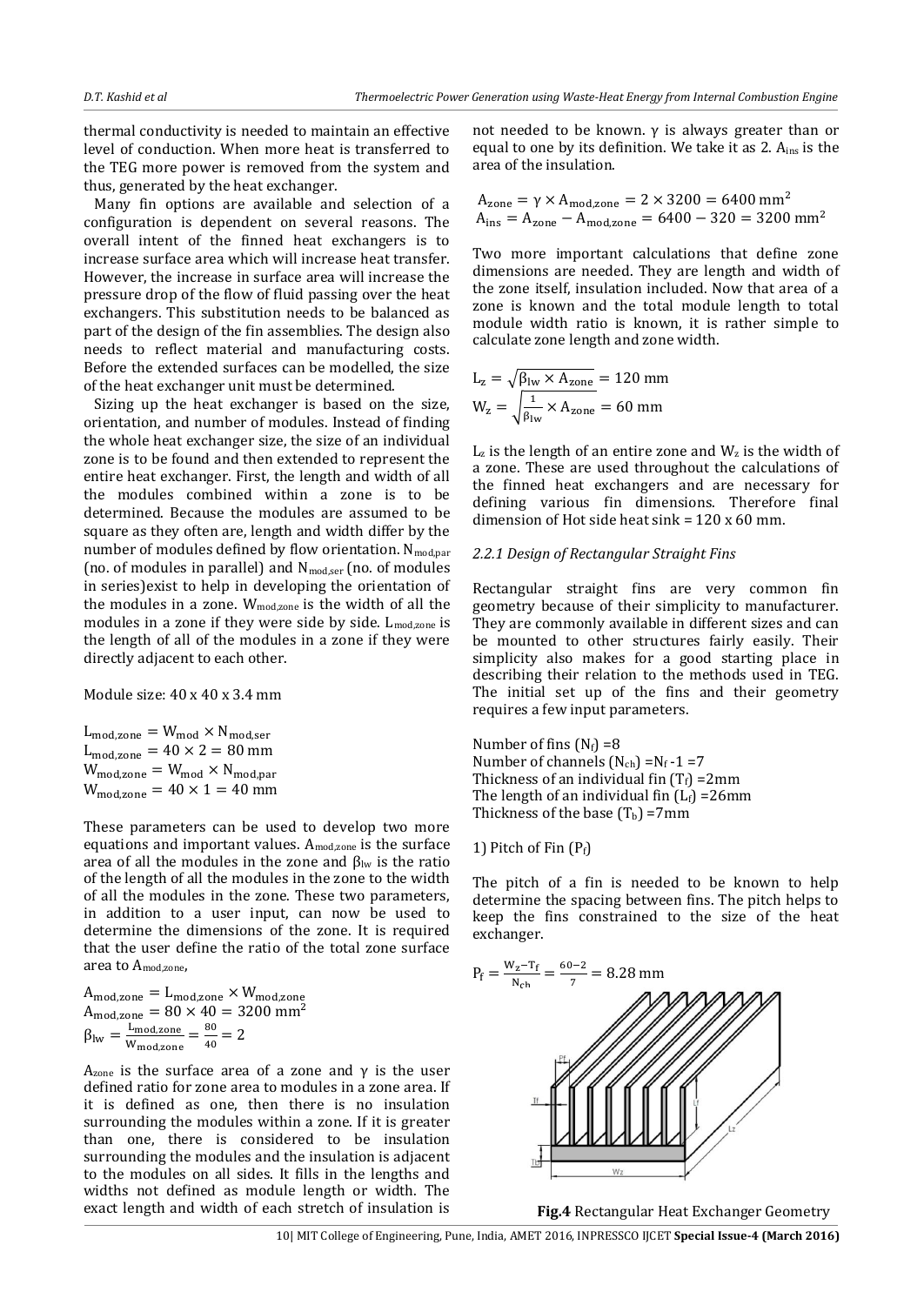2) Spacing between fins (Sf)

The spacing between fins is used for several calculations because it represents part of the dimensioning of the flow path.  $S_f = P_f - T_f = 8.28 - 2 = 6.28$  mm

3) Wetted Perimeter, (Pwet)

 $P_{wet}$  is the perimeter of a flow path or one channel created by the fins.  $P_{\text{wet}} = Z(L_f + S_f)$ 

4) Hydraulic diameter  $(D_h)$ 

The wetted perimeter of the fin is known, it is now possible to find the hydraulic diameter. It is an artificial diameter representing the channel in which flow travels through.

 $D_h = \frac{4}{3}$  $\frac{XL_f X S_f}{P_{wet}} = \frac{4}{5}$  $\frac{64.57}{ }$  =

5) An entrance area, (Aent)

An entrance area needs to be considered for the flow paths through the rectangular straight fins.  $A_{ent} = S_f \times L_f \times N_{ch} = 6.28 \times 26 \times 7 = 1142.96$ mm<sup>2</sup>

6) The characteristic length of the fin,  $(L_{f, char})$ 

This is needed for fin efficiency calculations.  $L_{f, char} = L_f + \frac{T}{2}$  $\frac{1}{2}$  = 26 +  $\frac{2}{2}$  $\frac{1}{2}$  =

7) The perimeter of the face of the fin,  $(P_{face})$ :

It is needed to support in finding the efficiency of the proposed fin.

 $P_f = 2(T_f + L_z)$ 

8) The cross sectional area of the fin,  $(A_c)$ 

 $A_c = T_f \times L_z = 2 \times 120 = 240$  mm<sup>2</sup>

This value is also used in calculating the efficiency of the designed fin.

9) The total surface area of all the fins,  $(A<sub>f,surf</sub>)$ 

The total surface area of all the fins is needed for finding the total surface area that is affected by convection.

 $A_{f,surf} = 2 \times N_{ch} \times L_{f,char} \times L_z$  $A_{f,surf} = 2 \times 7 \times 27 \times 120 = 45360$ mm<sup>2</sup>

10) The total area of the base,  $(A_{b,surf})$ 

The total area of the base, Ab,surf, is also needed to help find the total effective surface area.

 $A_{b,surf} = A_{zone} - (A_C \times N_f)$  $A<sub>b</sub>_{surf} = 6400 - (240 \times 7) = 4480$ mm<sup>2</sup>

11) Total effective surface area,  $A_{\text{tot,surf}}$ :

Total effective surface area,  $A_{tot, surf}$ , is the area which fluid flow occurs and convective heat transfer is present.

 $A_{\text{tot}} = A_{\text{f.surf}} + A_{\text{b.surf}}$  $A_{\text{tot,surf}} = 45360 + 4480 = 49840$ mm<sup>2</sup> Now that the fins have been designed, their performance needs to be evaluated.

*2.3 Design of Cold Side Heat Sink* 

From various permutations and combinations, we selected stacked type heat sink for cold side.

*2.3.1 Design of Cold Side Heat Sink Stacks* 

Number of fins  $(N_f) = 11$ Number of channels  $(N_{ch}) = Nf - 1 = 10$ Thickness of an individual fin  $(T_f)$  =2mm The length of heat sink =  $K \times$  (length of hot side heat exchanger) =  $1.5 \times 120 = 180$ mm The width of heat  $sink = 62$ mm The length of an individual fin  $(L_f) = 14$ mm Thickness of the base  $(T_b)$  =5mm Number of stacks = 2



**Fig.5** Double Stacked Type Cold Side Heat Sink

1) Pitch of Fin  $(P_f)$ 

$$
P_f = \frac{W_z - T_f}{N_{ch}} = \frac{62 - 2}{10} = 6 \text{ mm}
$$

2) Spacing between fins  $(S_f)$ 

 $S_f = P_f - T_f = 6 - 2 = 4$  mm

3) Wetted Perimeter, (Pwet)

 $P_{\text{wet}} = 2(L_f + S_f)$ 

4) Hydraulic diameter (Dh)

$$
D_h = \frac{4 \times L_f \times S_f}{P_{wet}} = \frac{4 \times 14 \times 4}{36} = 6.22 \text{mm}
$$

5) An entrance area, (Aent)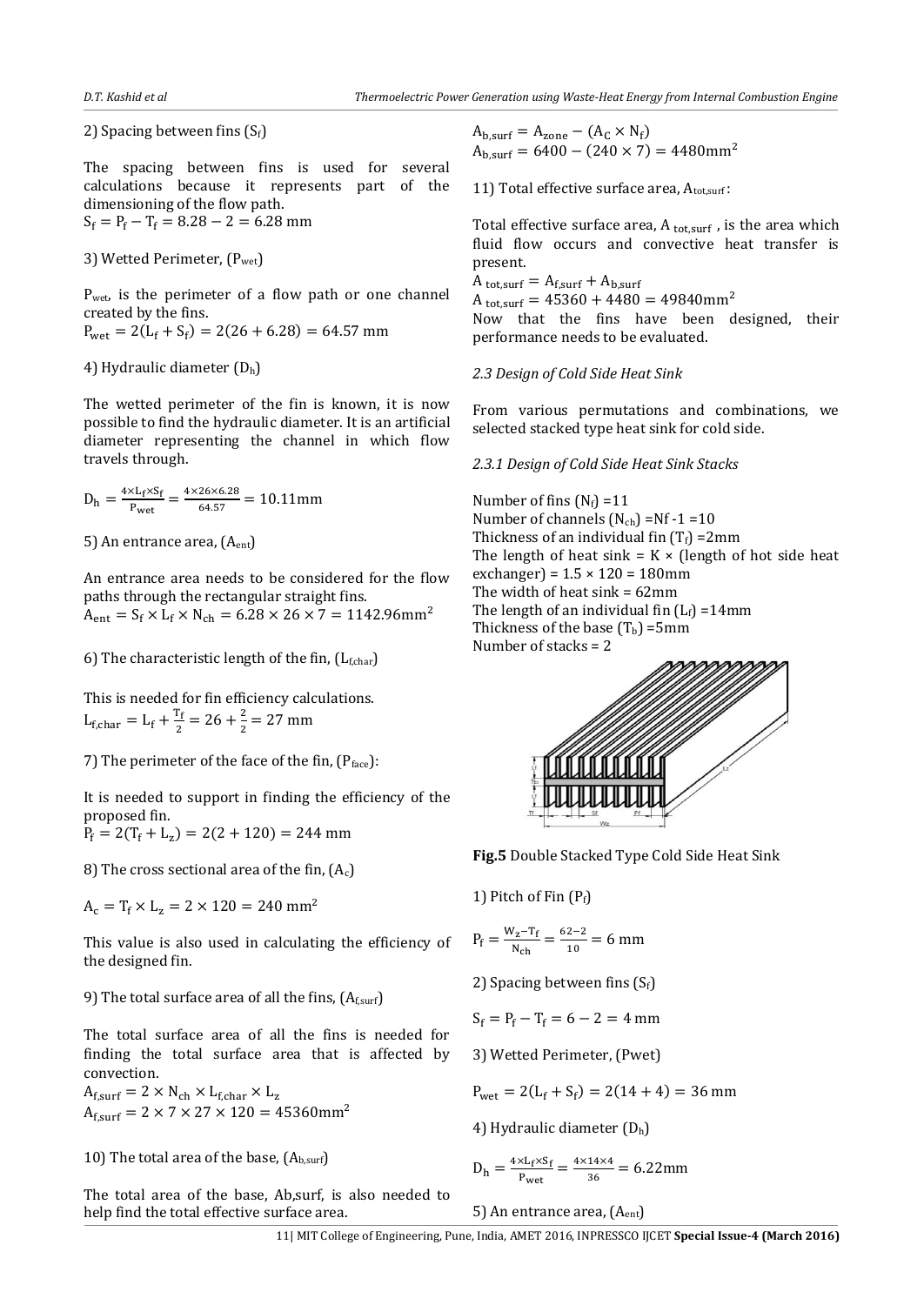$A_{ent} = S_f \times L_f \times N_{ch} = 4 \times 14 \times 10 = 560$ mm<sup>2</sup>

6) The characteristic length of the fin,  $(L_{f, char})$ 

 $L_{f, char} = L_f + \frac{T}{2}$  $\frac{11}{2}$  = 14 +  $\frac{2}{2}$  $\frac{1}{2}$  =

7) The perimeter of the face of the fin,  $(P_{face})$ 

 $P_f = 2(T_f + L_z)$ 

8) The cross sectional area of the fin,  $(A_c)$ 

 $A_c = T_f \times L_z = 2 \times 180 = 360$  mm<sup>2</sup>

9) The total surface area of all the fins,  $(A<sub>f,surf</sub>)$ 

 $A_{f,surf} = 2 \times N_{ch} \times L_{f,char} \times L_z$  $A_{f,surf} = 2 \times 10 \times 15 \times 180 = 54000$ mm<sup>2</sup>

10) The total area of the base,  $(A_{b,surf})$ 

 $A_{b,surf} = A_{zone} - (A_C \times N_f)$  $A<sub>b</sub>_{surf} = 11160 - (360 \times 11) = 7200$ mm<sup>2</sup>

11) Total effective surface area,  $A_{\text{tot,surf}}$ 

 $A_{\text{tot,surf}} = A_{\text{f,surf}} + A_{\text{b,surf}}$  $A_{\text{tot,surf}} = 54000 + 7200 = 61200 \text{mm}^2$ 

As we are selected double stacks here, the capacity gets doubled.

## *2.4 Material Selection for Thermal Insulation*

The arrangement of thermoelectric module is sandwich type in between hot side heat exchanger and cold side heat sink. Hence, there is a need of thermal insulation for the area which is not covered by thermoelectric modules to avoid heat loss.

 $A_{ins} = A_{zone} - A$ mod,zone  $A_{ins} = 6400 - 3200$ Ains= 3200 mm<sup>2</sup>

Selection of material for insulation: Ceramic pads Temperature range- above 500 °C Thermal conductivity: k=0.15 W/mk

Hence ceramic pads are selected for highest temperature range, low thermal conductivity. Also it can be cut into required size and shape easily.

## **3. Manufacturing & Assembly**

## *3.1 Aluminium Welding*

We have designed Heat exchangers rectangular in shape. Our requirement was to flow fluid through it without any kind of leakage. Hence aluminium TIG welding is suitable to the ends of both heat exchangers.



**Fig.6** Aluminium Welding of Heat Exchangers

## *3.2 Assembly*

The heat exchangers are assembled with the sandwich arrangement of thermoelectric modules between them as shown in fig.7. Before assembly the thermal grease is applied on both the surfaces of TEG modules to enhance the heat transfer. Ceramic pads are inserted between the exchangers for insulation for the area not covered by modules. Counter flow type arrangement is made for the heat exchangers. Two 'C' clamps are used for clamping of heat exchangers. Thermocouples (K-Type) are connected along with the display for temperature measurement.





## **4. Experimental Setup**

After successful assembly of heat exchangers, TEG System is attached on a 3 cylinder, 4 stroke, Petrol Engine test rig. Experimental Setup is ready to take sets of trials at different engine speed. As a load on system, LED load bank is used. Using the thermocouples; temperatures at 6 sections are measured on Digital temperature indicator. Then voltage & current at various engine speeds are measured on Digital multimeter.



**Fig.8** Three cylinder, four stroke, Petrol Engine test Rig with TEG System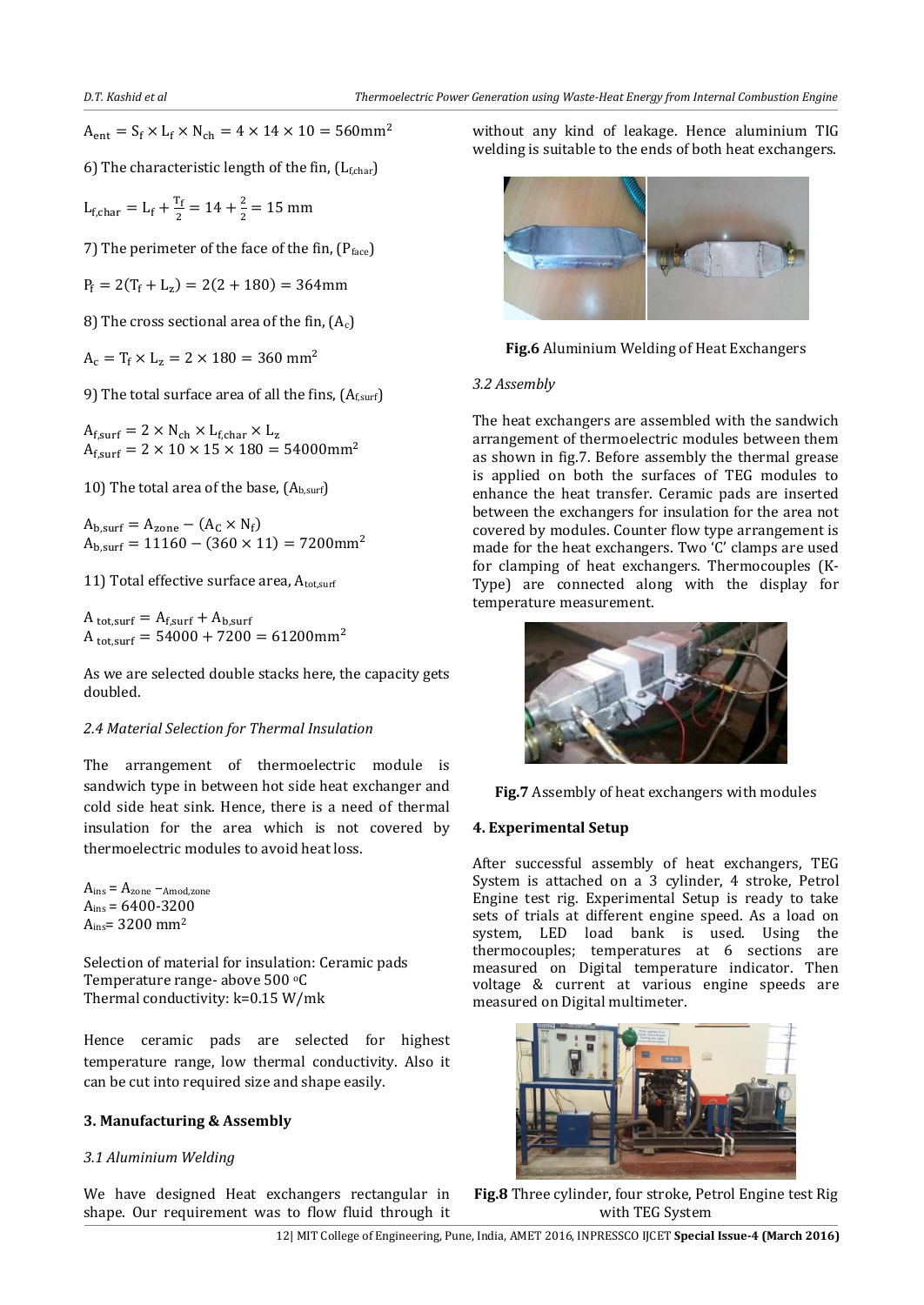*D.T. Kashid et al Thermoelectric Power Generation using Waste-Heat Energy from Internal Combustion Engine* 



**Fig.9** LED Load Bank for TEG System

# **5. Calculations**

 $T_1$ = Hot side inlet temperature

 $T_2$ = Hot side outlet temperature

 $T_3$ = Cold side inlet temperature

T4= Cold side outlet temperature

Tin= Exhaust gas temperature at TEG system inlet Tex= Exhaust gas temperature at TEG system exit

**Table 2** Experimental Observation Table

| Sr. No.                   | 1    | $\sim$          | $\infty$      | 4               | LO.             | $\circ$        | Γ     | $^{\circ}$     | Ō     | $\overline{10}$ |
|---------------------------|------|-----------------|---------------|-----------------|-----------------|----------------|-------|----------------|-------|-----------------|
| Engine Speed (rpm)        | 2122 | 2475            | 2845          | 3096            | 3186            | 3398           | 3566  | 3603           | 3708  | 3736            |
| $\rm T_1({}^oC)$          | 99   | 102             | 105           | 107             | 108             | 111            | 114   | 117            | 120   | 124             |
| $\rm T_2({}^{o}\rm C)$    | 97   | 100             | 103           | 105             | 107             | 109            | 112   | 115            | 118   | 123             |
| $T_3(^{0}C)$              | 40   | $\overline{41}$ | $\frac{1}{4}$ | $\overline{41}$ | $\overline{41}$ | 42             | 42    | 42             | 43    | 44              |
| $\rm T_4(^{o}C)$          | 42   | 43              | 43            | 43              | 43              | $\overline{4}$ | 44    | $\overline{4}$ | 45    | 46              |
| $T_{\rm in} [\rm ^{o}C]$  | 278  | 310             | 336           | 340             | 350             | 361            | 372   | 379            | 388   | 396             |
| $T_{\rm ex}({}^{0}\rm C)$ | 273  | 304             | 329           | 332             | 342             | 352            | 363   | 369            | 378   | 386             |
| Voltage V <sub>(V)</sub>  | 5.22 | 5.60            | 6.28          | 7.47            | 7.67            | 8.49           | 8.91  | 9.26           | 9.31  | 9.56            |
| Current I (A)             | 0.52 | 0.57            | 0.80          | 111             | 1.14            | 1.25           | 1.32  | 1.33           | 1.36  | 1.37            |
| Output Power              | 2.71 | 3.17            | 5.01          | 8.28            | 8.73            | 10.6           | 11.71 | 12.3           | 12.66 | 13.10           |

# **6. Results & Discussions**

*6.1 Voltage Vs Engine Speed* 



**Fig.10** Voltage Vs Engine Speed

The graph shows that as the engine speed increases voltage generated also increases. Hence voltage is proportional to engine speed. With the engine speed of 3736 rpm, voltage generated is 9.56 Volts.

**Table 3** Result Table

| Sr.<br>No.     | Engine<br>Speed<br>(rpm) | $m_{ex}$<br>$\times$ 10 <sup>-3</sup><br>(kg/sec) | Temp.<br>drop<br>$\Delta T =$<br>$(T_{in}$ –<br>$T_{ex}$ ) | Input<br>Power<br>$P_{in} =$<br>$m_{ex}$ $\times$<br>$C_P \times \Delta T$<br>(W) | Ouput<br>Power<br>$P_{out}$<br>$= V \times I$<br>(W) | <b>TEG</b><br>Overall<br>Efficiency<br>$P_{out}$<br>η<br>$=$<br>${\cal P}_{in}$<br>(%) |
|----------------|--------------------------|---------------------------------------------------|------------------------------------------------------------|-----------------------------------------------------------------------------------|------------------------------------------------------|----------------------------------------------------------------------------------------|
| 1              | 2122                     | 16.394                                            | 5                                                          | 91.31                                                                             | 2.710                                                | 2.97                                                                                   |
| 2              | 2475                     | 17.326                                            | 6                                                          | 105.6                                                                             | 3.178                                                | 3.01                                                                                   |
| 3              | 2845                     | 19.894                                            | 7                                                          | 149.2                                                                             | 5.018                                                | 3.36                                                                                   |
| $\overline{4}$ | 3096                     | 21.987                                            | 8                                                          | 179.4                                                                             | 8.287                                                | 4.62                                                                                   |
| 5              | 3186                     | 22.417                                            | 8                                                          | 182.9                                                                             | 8.738                                                | 4.78                                                                                   |
| 6              | 3398                     | 23.912                                            | 9                                                          | 219.5                                                                             | 10.64                                                | 4.85                                                                                   |
| 7              | 3566                     | 23.987                                            | 9                                                          | 234.7                                                                             | 11.71                                                | 4.99                                                                                   |
| 8              | 3603                     | 24.007                                            | 10                                                         | 244.8                                                                             | 12.31                                                | 5.03                                                                                   |
| 9              | 3708                     | 24.013                                            | 10                                                         | 244.9                                                                             | 12.66                                                | 5.17                                                                                   |
| 10             | 3736                     | 24.317                                            | 10                                                         | 248.0                                                                             | 13.10                                                | 5.28                                                                                   |

*6.2 Current Vs Engine Speed* 



**Fig.11** Current Vs Engine Speed plot

The graph explains that the current increases with the engine speed. It first increases gradually up to 2845 rpm then rapidly beyond that speed. At the speed of 3736 rpm the current is 1.37 Amperes.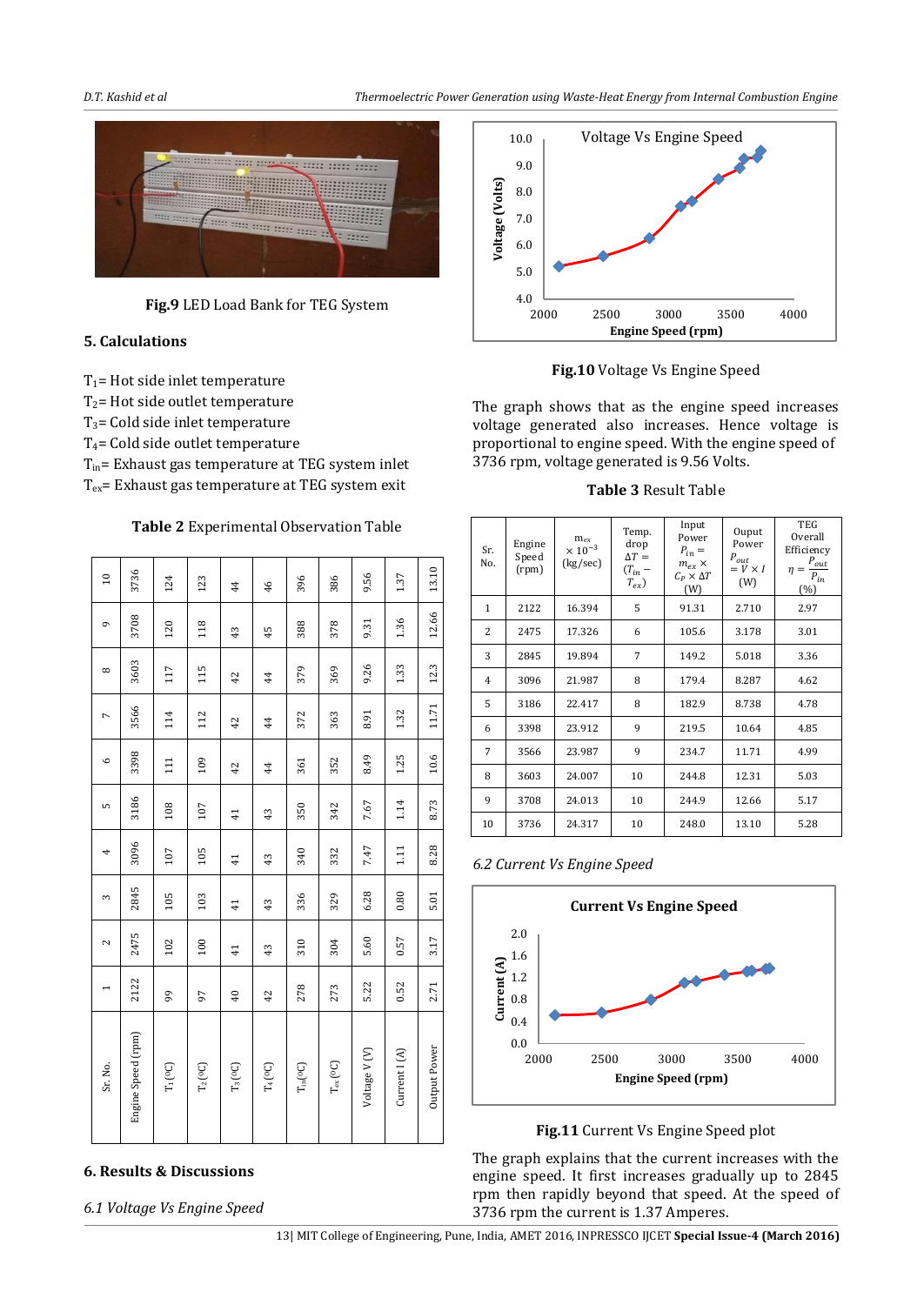## *6.3 Power output Vs Engine Speed*



**Fig.12** Power output Vs Engine Speed

The graph shows that the power output is function of engine speed. At the speed of 3736 rpm, the power developed by TEG system is 13.106 W.

*6.4 TEG Overall Efficiency Vs Engine Speed* 



**Fig.13** Efficiency Vs Engine Speed

The graph explains the relation between the overall efficiency of the system and engine speed. At 3736 rpm the efficiency obtained is 5.28%.

*6.5 TEG Output Power Vs Input Power of Exhaust Gas* 





The graph shows that at the engine speed of 3736 rpm, input power of engine exhaust gas is 248.03 W & the TEG output power is 13.106 W, hence the overall efficiency obtained is 5.28%.





**Fig.14** Power Output Vs Mass Flow Rate of Exhaust Gas

The graph shows that the power output is function of mass flow rate of exhaust gas. At the mass flow rate of exhaust gas of  $24.317 \times 10^{-3}$ Kg/sec, the power developed by TEG system is 13.106 W.

# **Conclusions**

- 1.At high vehicle speeds, the total power that could be extracted is increased.
- 2. More power could also be extracted by improving the exhaust gas heat exchanger.
- 3.Results show that voltage, current, power developed and efficiency of the system increase with the increase in engine speed & mass flow rate of exhaust gas.
- 4.At the engine speed of 3736 rpm, the power generated is 13.106W and efficiency of the system is 5.28%.
- 5.Hence the TEG system traps the waste heat of exhaust gases from engine & generates useful power which can be used to charge the automobile batteries, to power auxiliary systems and minor automobile electronics system.
- 6.As this system recovers the lost energy in exhaust of the engine therefore the overall efficiency increases.

## **References**

- Crane D.T., Bell L.E. (2009), Design to Maximize Performance of a Thermoelectric Power Generator With a Dynamic Thermal Power Source, Journal of Energy Resources Technology, Vol. 131/012401-8.
- Basel I.I. and Wael H. A.(2009), Thermoelectric power generation using waste-heat energy as an alternative green technology, Recent patents on electrical engineering, 2(1), pp.27-29.
- Liang G., Zhou J., Huang X. (2011), Analytical model of parallel thermoelectric generator, Applied Energy, 88, pp.5193– 5199.
- C. Ramesh Kumar, Sonthalia A., Goel R. (2011), Experimental Study on Waste Heat Recovery from an Internal